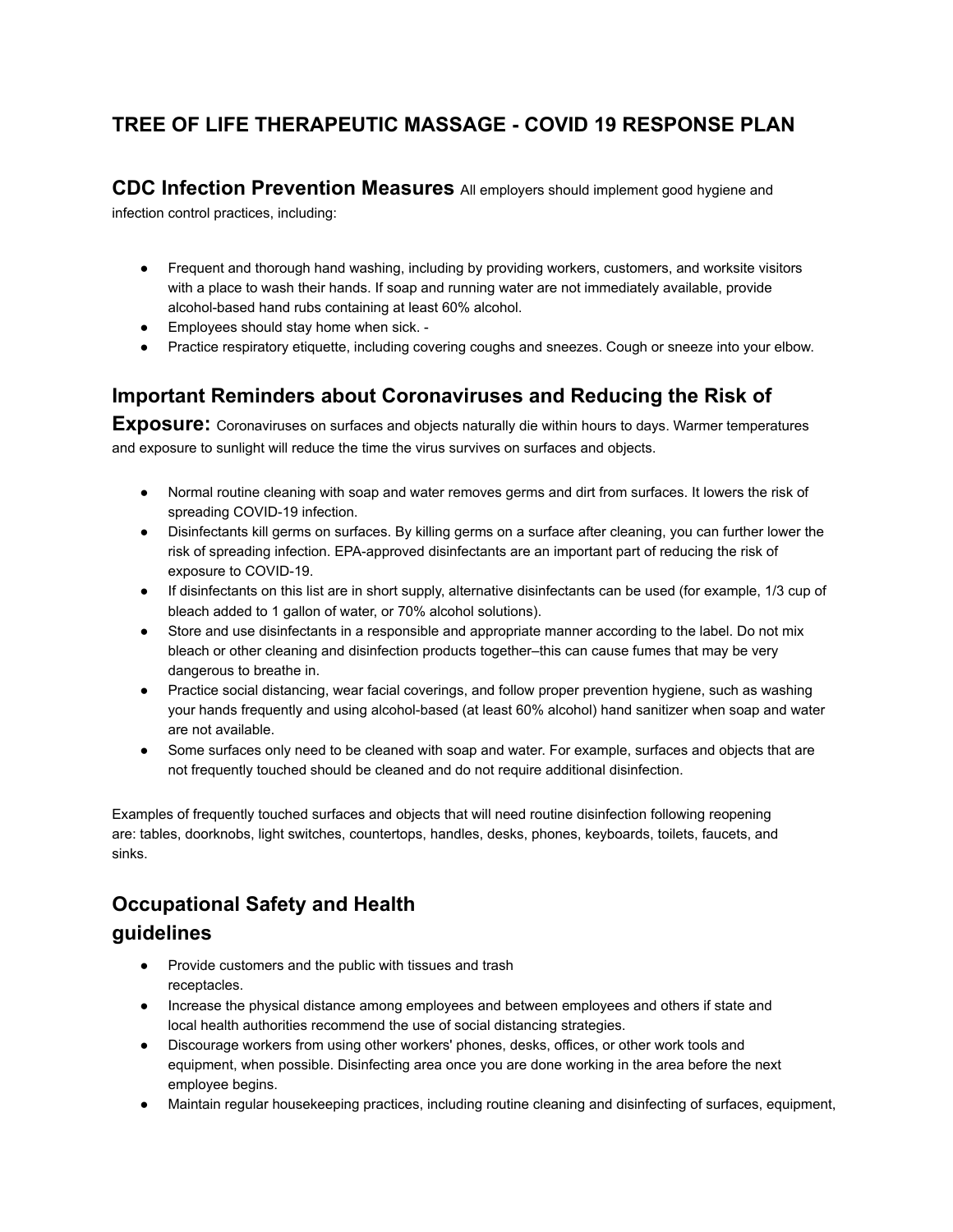and other elements of the work environment. Products with EPA-approved emerging viral pathogens claims are expected to be effective against SARS-CoV-2 based on data for harder to kill viruses. Follow the manufacturer's instructions for use of all cleaning and disinfection products (e.g., concentration, application method and contact time, PPE).

In order to limit spread of the respiratory secretions of a person who may have COVID-19. Provide a face mask, if feasible and available, and ask the person to wear it, if tolerated. Note: A face mask (also called a surgical mask, procedure mask, or other similar terms) on a patient or other sick person should not be confused with PPE for a worker; the mask acts to contain potentially infectious respiratory secretions at the source

# **Policies and Procedures for Prompt Identification and Isolation of Sick**

- Prompt identification and isolation of potentially infectious individuals is a critical step in protecting workers, customers, visitors, and others at a worksite.
- Employees need to self-monitor for signs and symptoms of COVID-19 if they suspect possible exposure. Let the employer know immediately if they are having symptoms.
- If you are having symptoms of COVID 19 at work, you will be sent home. If you are tested for COVID 19 and results come back positive you can return to work after 10 days, and 3 days with no fever (without-fever reducing medicine) and improvement of respiratory symptoms (cough, shortness of breath) whichever is longer.
- The CDC requires a worker who has been exposed to the COVID 19 virus to monitor their temperature for 10 days, as long as they are not symptomatic they can remain at work and take extra precaution such as wearing a mask or going home if they feel sick. Generally you become symptomatic within 48 hours of exposure so if you don't have symptoms after 48 hours you most likely will not have symptoms.

**Pre- Appointment Phone Screening:** Prior to booking an appointment, receptionists and

therapists must perform a Pre-Appointment Phone Screening.

In the past 24 hours, have you experienced:

- 1. Fever:\_ Yes \_ No
- 2. Cough: Yes No
- 3. Sore Throat \_ Yes \_ No
- 4. Diarrhea: Yes \_ No
- 5. Shortness of breath: Yes No
- 6. Have you recently been in close contact with anyone who has exhibited any COVID 19 symptoms? \_ Yes \_ No
- 7. Have you recently been in contact with anyone who has tested positive for COVID-19? \_ Yes \_ No
- 8. Have you recently traveled to a restricted area that is under a Level 2, 3, or 4 Travel Advisory according to the U.S. State Department? Including: China, Italy, Iran, and most countries in Europe. \_ Yes \_ No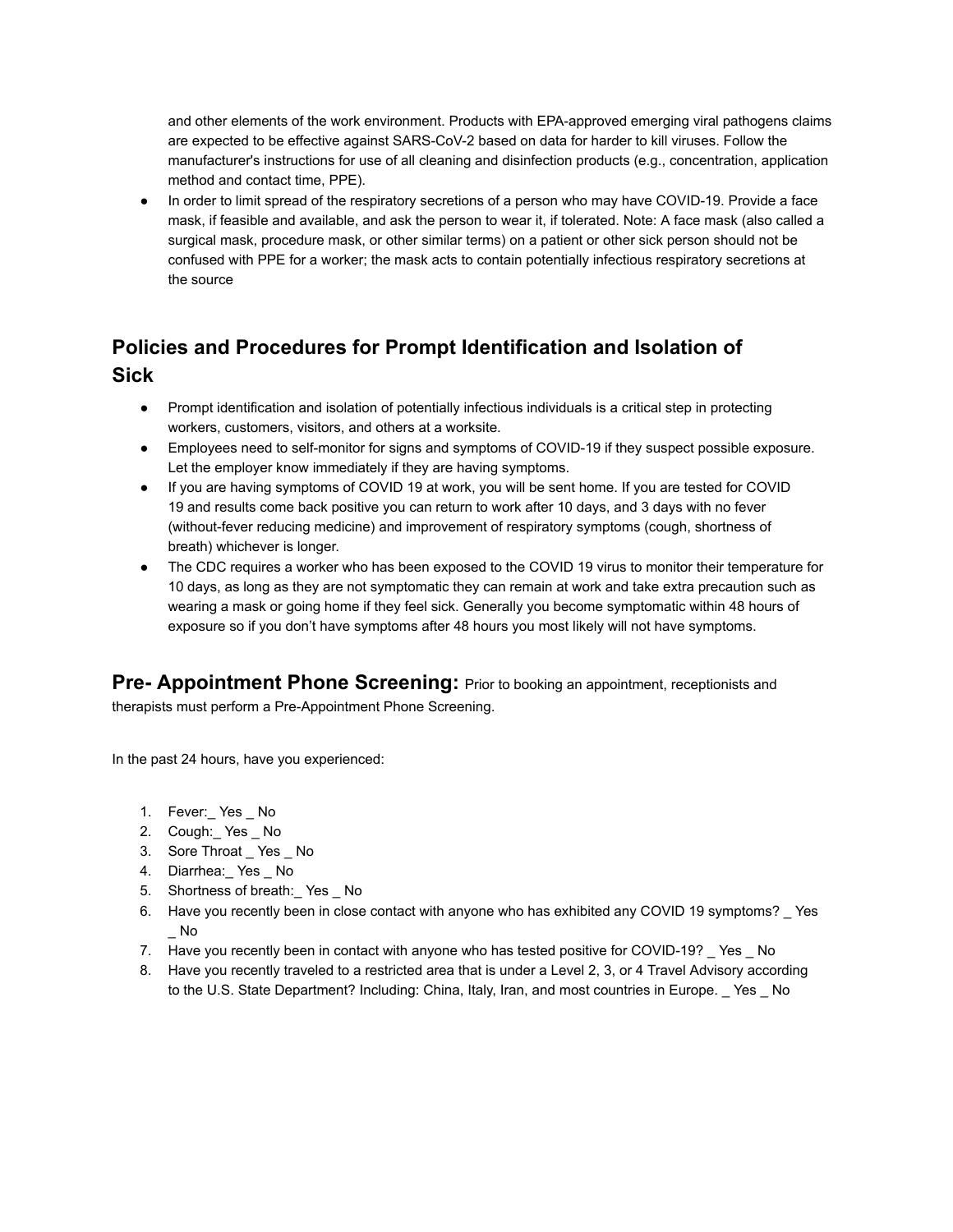### **TREE OF LIFE PROTOCOL & PRACTICE**

#### **PRE-TREATMENT PROTOCOL:**

● **Ask clients to wait in their cars or outside** until you text them or call them to come in if we have more than 2 people in the waiting room. If a client arrives more then 10 minutes early ask them to please wait in their car until closer to appointment time.

● A **voiding practices such as handshaking or hugging.** 

● **Have the client fill out a pre-screening in the waiting area before the massage begins.** 

● **If the client arrives wearing medical gloves, request that they remove these gloves before entry, as gloves may be contaminated with respiratory droplets from the client touching their nose or face.** 

● **Confirm that the client has an acceptable face mask.** If the client does not have an acceptable face mask, provide the client with a disposable face mask. (Unless they have a health condition that does not allow them to wear a mask) If that is the case practitioner is to wear a mask and face shield when performing services.

#### **TREATMENT PROTOCOL:**

● **Bring the client to the session room as quickly as possible to avoid a group of people in the reception area** 

● **Both the practitioner and client must wear a face mask during the session.** The client must also wear a face mask from the time they enter to the time they leave the facility. Unless health condition doesn't allow them to wear a mask or if the practitioner is wearing a mask & shield. As some services do not allow for a mask to be worn.

• The CDC suggests that COVID-19 infected respiratory droplets can be dispersed when people talk. For this reason, **talking is limited to communication about pressure, warmth, and comfort** while in the enclosed space of the session room.